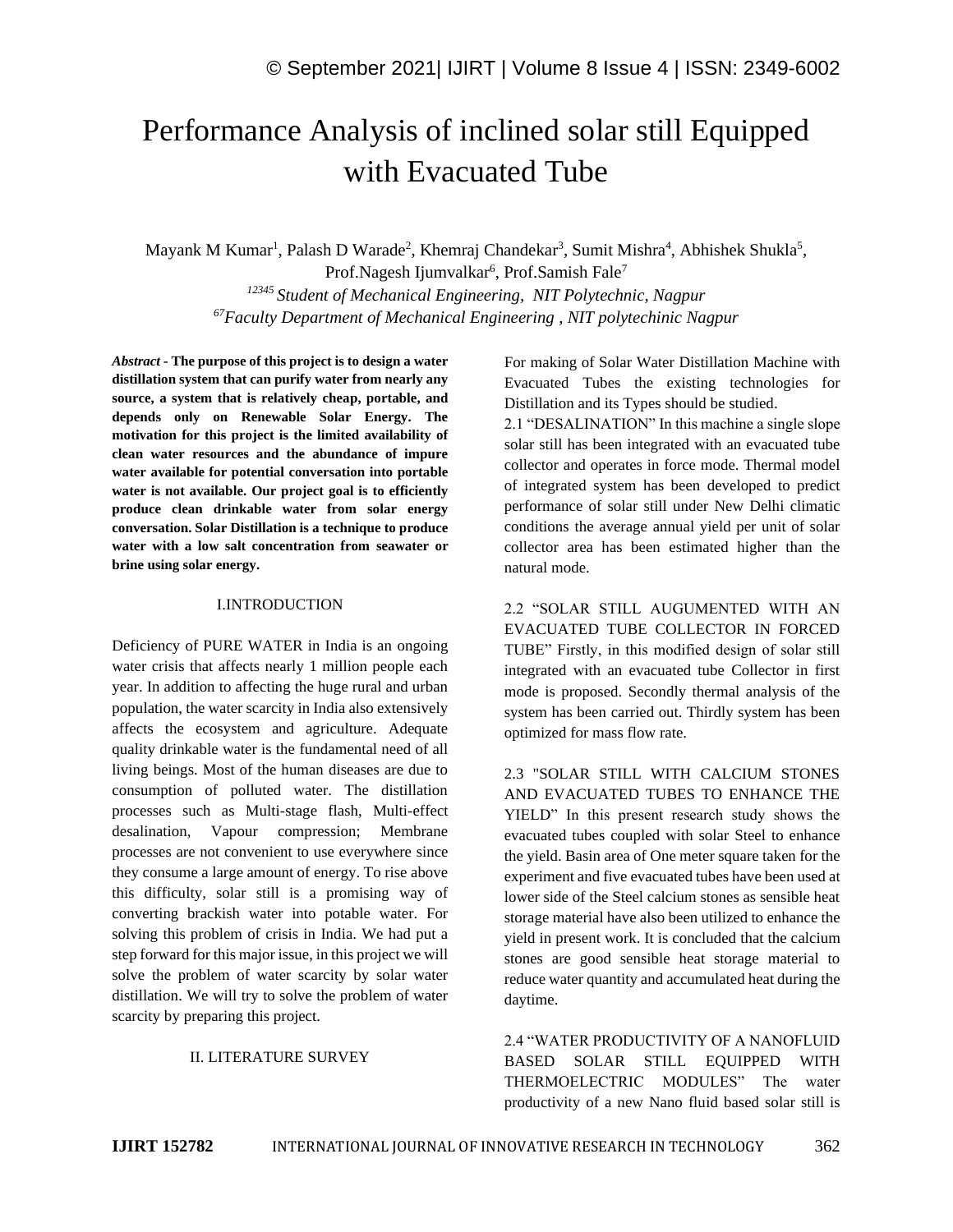# © September 2021| IJIRT | Volume 8 Issue 4 | ISSN: 2349-6002

modelled in terms of the solar radiation, MBD temperature, glass temperature, water temperature, basin temperature, and nanoparticle concentration. The Solar still is equipped with thermoelectric cooler in which four thermoelectric cooling module and compass the condensing channel.

2.5 "ENHANCEMENT OF UPPER BASIN DISTILLATE OUTPUT BY ATTACHMENT OF VACUUM TUBES WITH DOUBLEBASIN SOLAR STILL" Generally the distillate output of a solar still isslow handsit is not practice able for the solution of drinkable water in the universe today here a new concept is utilized to increase the distillate output of a solar still in use. A double basin solar still integrated with evacuated tubes and vacuum tubes. The distillate output of basin material with calcium stones found were more when compared with black granite gravel and pebbles.

#### III. FABRICATION OF BODY

Outer Body is a rigid component which holds all the other components basically it is made up of Plywood size 12mm thickness (3\*4). The Inner Body is made up of Aluminum with 1mm thickness (10\*6) . After that we had made a water Inlet Chamber of Fiber with thickness of 10\*4 cm. The stand of angles of 22 degree is cut out in such a way that it will from frame for holding the tank. The Main frame is composed of Aluminum owing its Corrosion Resistance, Low Weight, Long Life and Easy Clean ability. The inside of Distiller is coated with carbon black to increase absorption of Radiation. The cover on the top is made of tempered glass so that the birds cannot see their reflection and hence avoid Nuisance.

#### IV. METHODOLOGY

3.1.1 Problem:-Impure water is the problem which affects many human lives around the world this is a major issue and it is a question for question of death or life for those person for those authority formats dangerous operations.

3.1.2 Collecting research paper:-Collecting research paper from the internet on the prefabricated machines or system for carry solar water distillation. Collecting

research paper on solar distillation with evacuated tube.

3.1.3 Project proposal:-Making a project proposal for the selection of project and experiencing our ideas with project incharge and getting suggestions and implementing that suggestion and submitting the project proposal to the project incharge

3.1.4 Selecting area of work:-After project finalization we have to decide and area of work for fabrication of distillation machine with respect to the residence of group members as the suitable area of work is our group member house college workshop and other workshop for fabricating some complex components.

3.1.5 Making CAD model and animation of machine:- Making and CAD model of machine for clearing all the concepts related to the machine. Making the animation of machine for explaining the working of machine.

3.1.6 Finding resources:-Resources should be fined for fabrication of machine it requires some pre-fabricated parts which are readily available in market also the complex parts such as telescopic rod and Archimedes screw should be fabricated from various workshops finding the materials and work piece for fabricating those parts.

3.1.7 Collecting different components:-After fabrication and purchase of all the components all the components should be collected from various locations at the workplace.

3.1.8 Assembly:-Assemble all the components of machine as according to CAD model and animation and make sure that is relative motion between parts is efficient and the mechanism used in machine is properly working. 3.1.9 Trial on project:-Take a trial on project and find out some parameters such as

- 1. High Efficiency
- 2.Time required for distillation

3. Comparison of solar machines with other machines Components The Solar Water Distillation Machine consist of following parts

- 1 Evacuated Tubes
- 2 Solar Still
- 3 Glass Cover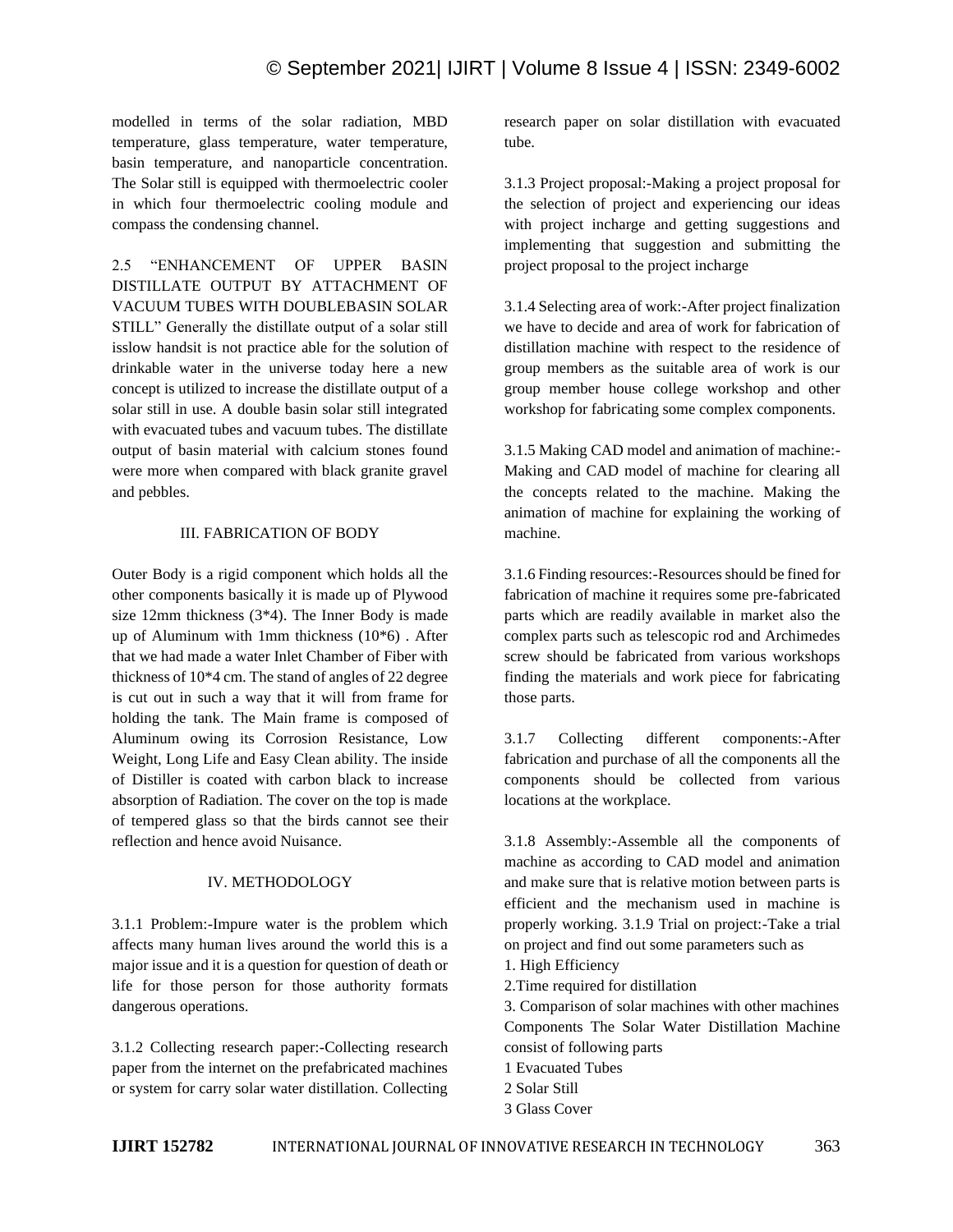## 4 Temperature Indicator

#### Components in Detailed:-

EVACUATED TUBES:- The evacuated tube comprises of a smaller glass tube suspended within a larger glasstube.  $\Box$  The air is then pumped out of the space between the small inner tube and the larger outer tube creating a vacuum thermal insulation layer.

This vacuum layer is absolutely key since it reduces heat loss from the solar collector.

SOLAR STILL:- The solar still can be effectively used to obtain sufficient quantities of good water from salt water in regions where the insulation of solar energy is high. A solar still distills water with substances dissolved in it by using the heat of the Sun to evaporate water so that it may be cooled and collected, thereby purifying it. In a solar still, impure water is contained outside the collector, where it is evaporated by sunlight shining through clear plastic or glass. The pure water vapour condenses on the cool inside surface and drips down, where it is collected and removed.

GLASSCOVER:- . Glass covers, used to protect the absorber and to reduce convective thermal losses. Also it require an AR coating to minimize reflection losses and to increase solar transmittance. It presents high thermal and environmental durability and it consist of layers on top of the infrared reflector.

#### TEMPERATURE INDICATOR:-

Temperature indicators are installation instruments which can process signals from temperature sensors and show them on the display. Temperature indicators enable easy and economic valuation of resistance sensors, such as Pt100 or different thermo element types

#### WORKING

Solar water distillation is the process of using energy from the sunlight to separate freshwater from salts or other contaminants.

The untreated water absorbs heat, slowly reaching high temperatures. The heat causes the water to evaporate, cool, and condense into vapour, leaving the contaminants behind. Solar distillers work by mimicking the natural water cycle: The sun provides energy to warm the water, the water evaporates (forms clouds) and condenses (makes rain) when it meets a cooler surface. Unlike electric distillation, boiling is not required for solar distillation.

#### V.REPORT & ANALYSIS

| <b>ENERGY ANALYSIS</b> |               |                  |  |  |  |
|------------------------|---------------|------------------|--|--|--|
| <b>PARTICULARS</b>     | <b>SIMPLE</b> | <b>EVACUATED</b> |  |  |  |
|                        |               | <b>TUBES</b>     |  |  |  |
| solar<br>Average       | 878.02875     | 878.02875        |  |  |  |
| irradiation            |               |                  |  |  |  |
| Mean Water Temp.       | 316.4474286   | 316.98575        |  |  |  |
| Mean Glass Temp.       | 323.32625     | 323.025          |  |  |  |
| Mean Temp. (Ti)        | 319.8868393   | 320.005375       |  |  |  |
| Area of Evacuated      | 0.2704        | 0.4056           |  |  |  |
| Tube in m2             |               |                  |  |  |  |
| <b>Latent Heat</b>     | 1379.448139   | 1378.757388      |  |  |  |
| Productivity $(me)$ in | 0.032370102   | 0.323636725      |  |  |  |
| kg/s                   |               |                  |  |  |  |
| Efficiency (%)         | 12.42448992   | 34.80458555      |  |  |  |

Table 2.3 Time and Temperature Variations

| DATE: -<br>01/03/2021                     |        |       |       |       |       |       |        |       |
|-------------------------------------------|--------|-------|-------|-------|-------|-------|--------|-------|
| <b>Time</b>                               | 10:00  | 11:00 | 12:00 | 01:00 | 02:00 | 03:00 | 04:00  | 05:00 |
| <b>Solar radiation</b>                    | 970.47 | 1007  | 1018  | 1007  | 970.4 | 893.3 | 731.58 | 334.1 |
| <b>Water temperature</b><br>(Tw)          | 35.4   | 44.3  | 45.6  | 50.5  | 50.6  | 49.6  | 45.7   | 42.8  |
| <b>Glass temperature</b><br>(Tg)          | 34.5   | 43.3  | 40.1  | 42.8  | 42.2  | 42    | 40.7   | 37.1  |
| <b>Evacuated Tube</b><br>temperature (Ep) | 40.2   | 48.6  | 49.7  | 49.9  | 50.1  | 49.9  | 46.5   | 43.7  |

| Table 2.2 Trial Report |  |  |
|------------------------|--|--|
|------------------------|--|--|

| Sr.No. | <b>TIME</b> | Parameters/<br><b>Solar</b><br>(W/m2) | Water           | Water           | <b>Evacuated</b><br><b>Tubes</b> | <b>Evacuated</b><br><b>Tubes</b> |
|--------|-------------|---------------------------------------|-----------------|-----------------|----------------------------------|----------------------------------|
|        |             |                                       | <b>Min Temp</b> | <b>Max Temp</b> | <b>Min Temp</b>                  | <b>Max Temp</b>                  |
| 1.     | $10.00 a$ m | 950                                   | 64.537          | 488.22          | 38.593                           | 40.996                           |
| 2.     | 11.00 am    | 990                                   | 65.739          | 507.26          | 38.703                           | 41.206                           |
| 3.     | $12.00$ am  | 1003                                  | 66.129          | 513.45          | 38.738                           | 38.738                           |
| 4.     | $01.00$ pm  | 991                                   | 65.769          | 507.74          | 38.705                           | 41.211                           |
| 5.     | $02.00$ pm  | 952                                   | 64.597          | 489.17          | 38.702                           | 41.206                           |
| 6.     | $03.00$ pm  | 868                                   | 62.074          | 449.19          | 38.369                           | 40.564                           |
| 7.     | $04.00$ pm  | 690                                   | 56.727          | 364.46          | 37.883                           | 39.628                           |
| 8.     | $05.00$ pm  | 240                                   | 43.209          | 150.25          | 36.655                           | 37.262<br>A solve confirm 1.8    |

#### VI.CONCLUSION

- Produces pure water
- No prime movers required
- No conventional energy required
- No skilled operator required
- Local manufacturing/repairing & Low investment
- Can purity highly saline water (even sea water)